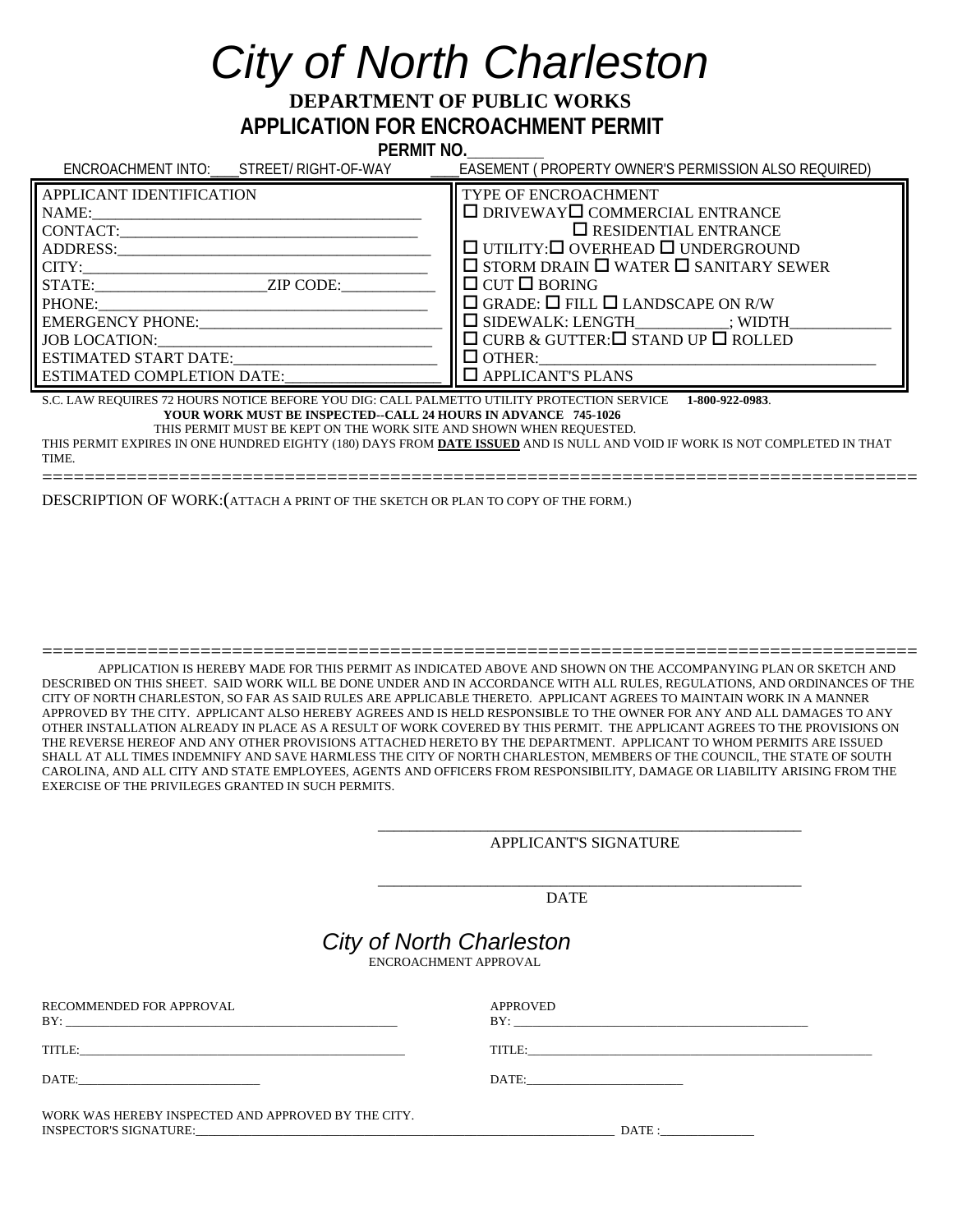## **PROVISIONS, TERMS, CONDITIONS AND RESTRICTIONS**

1. PERMITTEE: The word "Permittee" used herein shall mean the name of the person, firm or corporation to whom this permit is issued, his, her, its heirs, successors and assigns.

2. FUTURE MOVING OF ENCROACHMENT: The Department hereby reserves the right to order the change of location or the removal of any facilities authorized by this permit at any time, said changes or removal to be made at the sole expense of the party or parties to whom this permit is issued or their successors and assigns. All such changes, reconstruction, or relocation by the Permittee shall be done in such manner as will cause the least interference with any of the Department's work, and the Department shall in no wise be held liable for any damage to the Permittee by reason of any such work by the Department, its agents or representatives, or by the exercise of any rights by the Department upon roads, streets, public places, or structures in question.

3. PROTECTION OF TRAVELING PUBLIC: Adequate provisions shall be made for the protection of the traveling public at all times, that during the progress of the work all necessary detours, barricades, warning signs and watchmen shall be provided by and at the expense of the Permittee. The permittee shall comply with the Manual on Uniform Traffic Control Devices as revised to and in effect on the date of the issuance of this permit that is made a part hereof by reference.

a) Except as herein authorized, no excavation shall be made or obstacle placed within the limits of the right-of-way in such a

manner as to interfere with the travel over said road.

b) On completion of said work herein contemplated, all rubbish and debris shall be immediately removed and the roadway and

roadside shall be left neat and presentable and satisfactory to the Department.

c) All existing manholes and valve boxes are to be adjusted to be flush with finished grade.

4. RESPONSIBILITY: The applicant hereby agrees, and binds his heirs, successors, assigns, to assume any and all liability this Department might otherwise have in connection with accidents or injuries to persons, or damage to property, including the highway, that may be caused by the construction, maintenance, use, moving or removing, of the physical appurtenances contemplated herein and agrees to indemnify this Department for any liability incurred or injury or damage sustained by reason of the past, present, or future existence of said appurtenances.

 a) The permittee is to be responsible for any damage to existing utilities and any utility modifications or relocation's within rightof-way which are necessary, as determined by the department or by the owner of the utility, are to be at the expense of the permittee and subject to the approval to the Department. Any trees, shrubbery, or landscaping damaged shall be replaced as directed by the Department.

 b) The permittee shall be responsible for the proper replacement of any driveways, driveway pipes or sidewalks that are disturbed during this work. Drainage on shoulders, ditches or otherwise on the right-of-way shall not be obstructed, and shall remain operative.

 c) If at any time in the future, this installation should become damaged due to normal maintenance or road work by the Department, the permittee shall be responsible for all repairs, and cost of repairs that may arise from such damage.

 d) The party or parties to whom this permit is issued shall maintain at its or their sole expense the structure or object for which this permit is granted in a condition satisfactory to the Department.

e) The said encroachment will not infringe on the frontage rights of an abutting owner without written consent of the said owner. (This does

not apply to utilities which serve the general public)

f) The work permit or permit for construction as issued does not in any way imply an easement on private property.

g) Permittee is responsible for maintaining reasonable access to private driveways during construction.

5. PERMIT SUBJECT TO INSPECTION: This permit shall be kept at the site of the work at all times while said work is underway and must be shone to any representative of the City Engineering Department or Law Enforcement Officer on demand.

6. STANDARDS OF CONSTRUCTION: All work shall conform to recognized standards of construction and shall be performed in a workmanlike manner. No pavement shall be cut, no tunneling shall be permitted and no excavation shall be made nearer than two feet to the edge of any type of pavement unless specifically authorized herein. All trenches within the limits of the Roadway shall be backfilled with suitable material and thoroughly tamped in layers not greater than six inches in thickness. All pipes, conduits, cables, ets., shall have a minimum cover of 30 inches. All work shall be subject to the inspection and satisfaction of the Department.

a) Wherever topsoil and sod are disturbed they shall be reposed and maintained satisfactorily until the turf is established.

7. RESCINDING OF PERMIT: Upon a violation of any of the provisions of this permit, the Department may revoke, amend, or cancel the permit by giving notice to the permittee in writing to remove from the right-of-way any facilities placed thereon within a reasonable time as set forth in the notice.

a) The permit is valid through the stated expiration date. If work is not completed within the allotted time, the permit is

automatically canceled unless an extension is requested prior to the expiration date and said request is approved by the Department. If a permit is canceled, a new application must be submitted and approved before the proposed work can be accomplished.

8. NOTIFICATION OF START OF WORK: The permittee shall notify the Department five (5) working days preceding the beginning of any work activity.

9. NOTIFICATION OF END OF WORK: The permittee shall notify the Department that the work is complete and this notice is to be provided within seven (7) days from completion of all work on the permit.

10. BEAUTIFICATION WORK: All trees, plants, flowers, etc., shall be taken care of by and at the expense of the permittee and the provisions of this letter shall become null and void if and when said permittee ceases to take care of said trees, plants, flowers, etc.